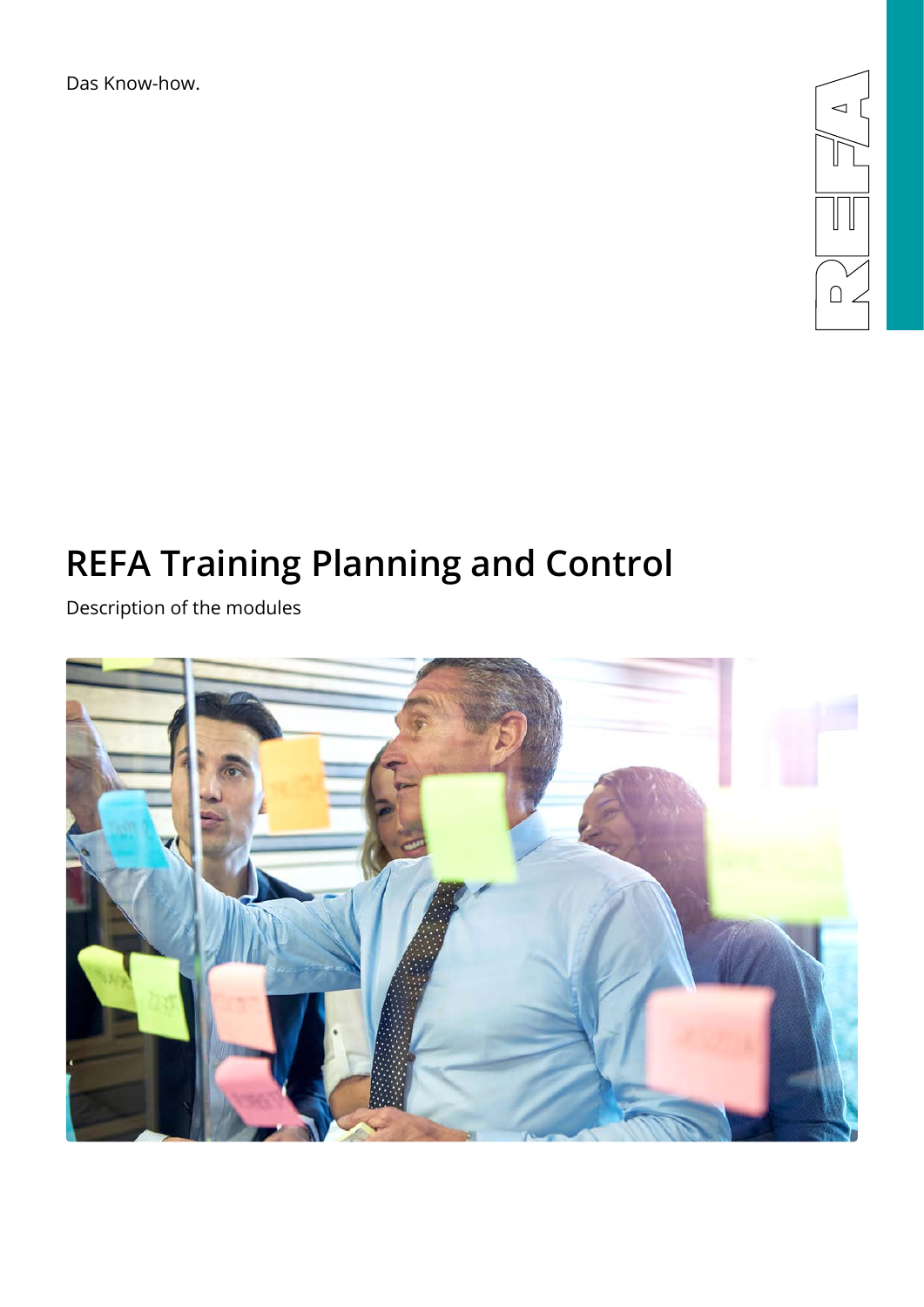# REFA Course Planning and Control

# Your know-how basis in Industrial Engineering

**Customer oriented order processing require planning strategies to prepare production data and manage information flow. To minimize lead-time and keep dead-lines the methods and tools of work and process planning must be known and used effectively. Competitive production and service processes require the effective utilization of workforce, material and equipment. Planning, distribution and utilization of resources cannot be done without mastering efficient methods of materials and capacity management.** 

# **YOUR TOPIC – TARGET GROUPS**

- **Production planning and control as well as CIP team lea**ders and -moderators.
- Professionals and managers from production and order management, planning and scheduling, industrial engineering, logistics and distribution.
- **Plant and operations managers, experts and managers** from logistics, production planning and control, supply chain management and industrial engineering.

# **YOUR BENEFIT – COMPETENCE**

- The participants are introduced to planning and controlling and learn which methods should be applied to optimise production processes.
- $\blacksquare$  The participants obtain an overview on the methodological tools to plan and to design material and capacity management as well as throughput times which contribute to cost savings, quality improvement and schedule reliability.
- This knowledge enables the participants to judge the expenditure and organisational measures linked to the planning and controlling of production processes in rough outlines.

Special emphasis is placed on getting-to-know selected tools and in particular their use in practical day-to-day application.

The basic variant includes 6 modules which consist of 80 seminar lessons.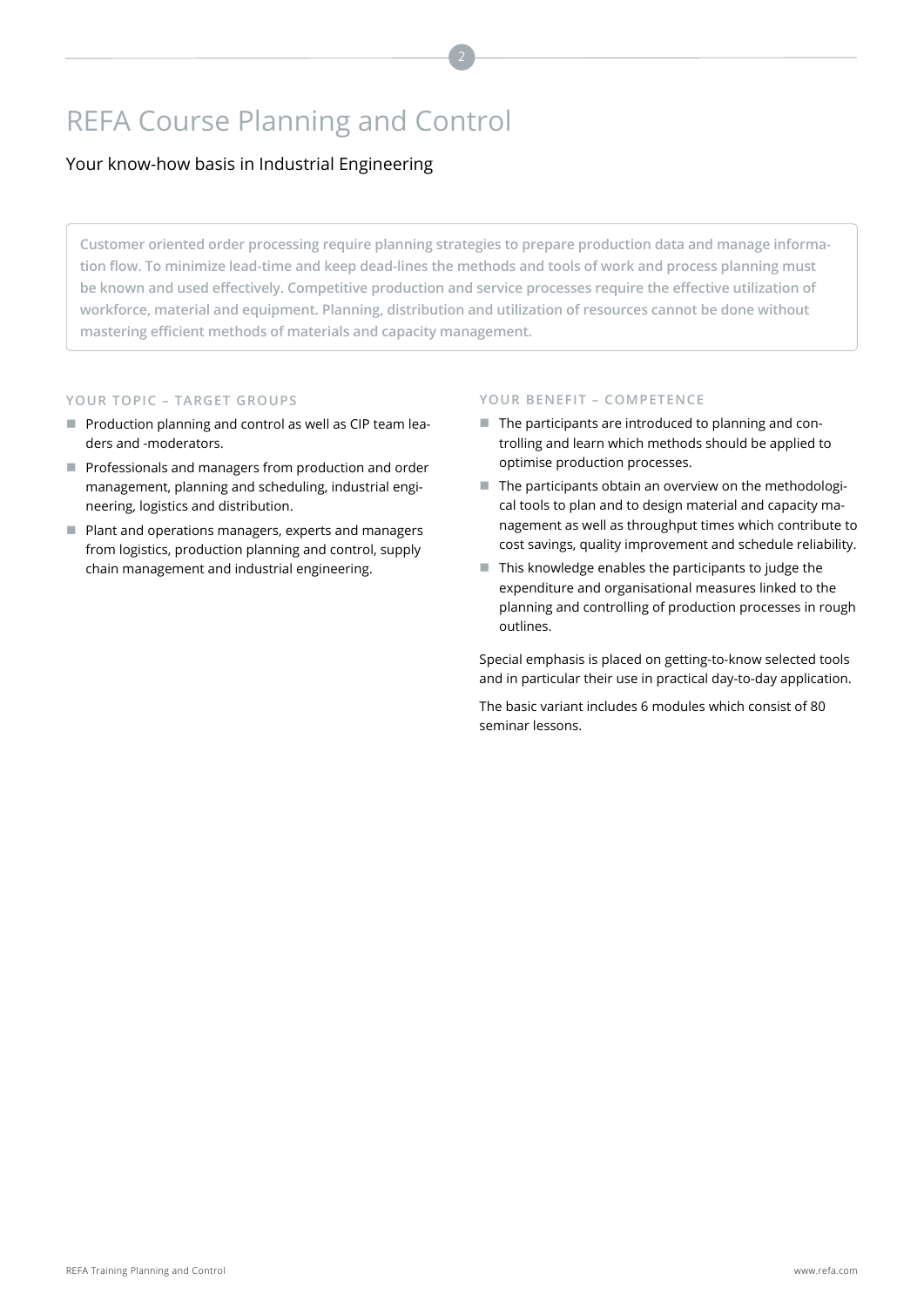

| n <sup>0</sup> | Module name                                                             | Lessons<br>$(1$ lesson = 45 minutes) |
|----------------|-------------------------------------------------------------------------|--------------------------------------|
| $\overline{1}$ | Planning Strategies and Methods                                         | 6                                    |
| 2              | Numbering - Coding                                                      | C,                                   |
| $\overline{3}$ | Planning Instruments - product structure, parts lists, usage references | 10                                   |
| 4              | <b>Work Planning</b>                                                    | 10                                   |
| $\overline{5}$ | Processes - Planning, Throughput Time, Scheduling                       | 16                                   |
| 6              | Capacity Management                                                     | 18                                   |
| $\overline{7}$ | <b>Material Management</b>                                              | 18                                   |
|                | <b>Total lessons</b>                                                    | 80                                   |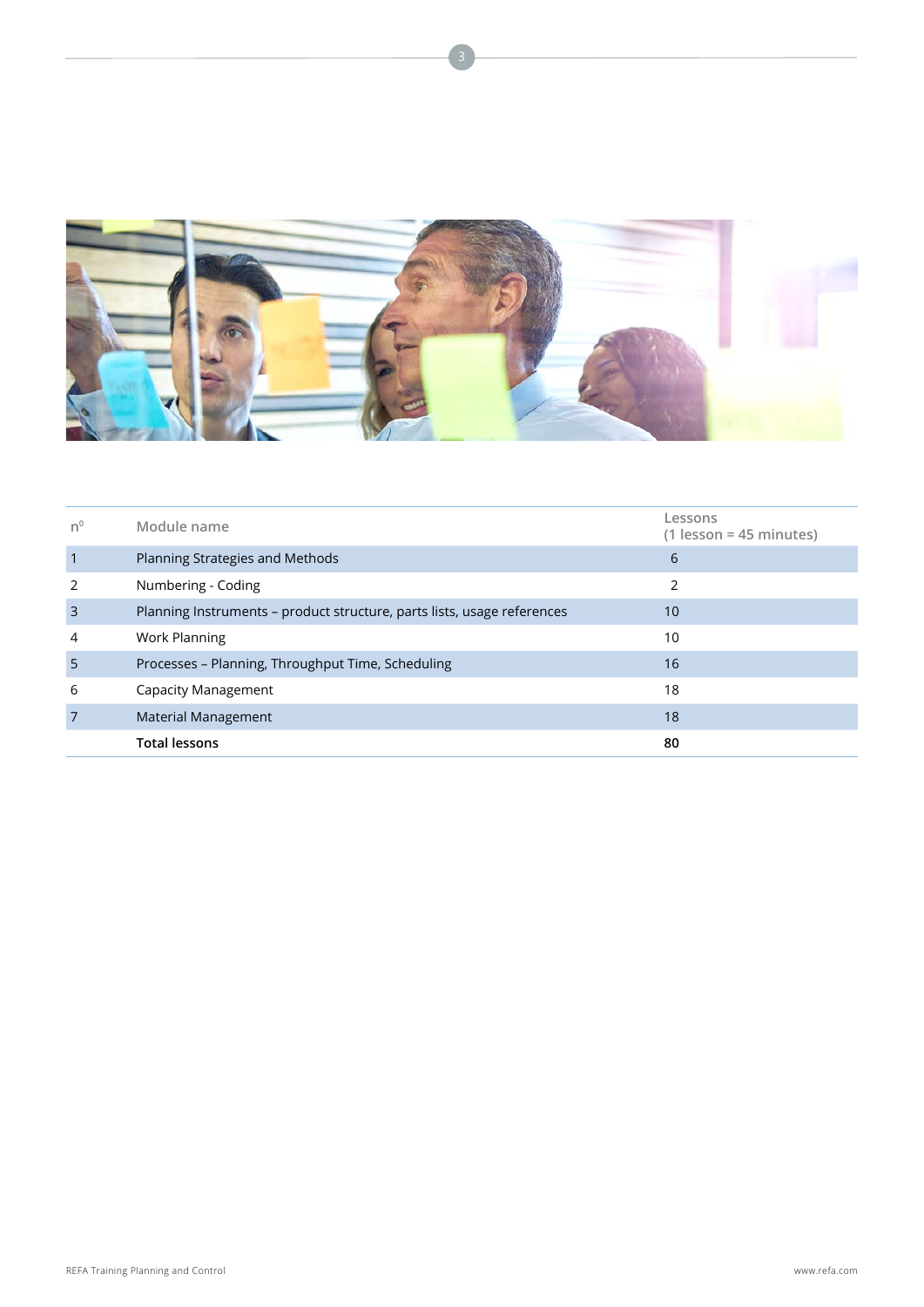# Module 1: Planning Strategies and Methods



#### **BENEFIT**

- $\blacksquare$  The planning, design and control of business operations under different conditions, the planning of the necessary resources and their effective use, and the identification and preparation of the necessary data are important tasks of production management.
- All these are essential processes of rational management in a labor devised environment.

### **LEARNING GOALS**

In this unit the participants:

- $\blacksquare$  learn the basic tasks of planning, design and control in order fulfilment process,
- $\blacksquare$  become familiar with the "REFA standard programming and control" as a reference solution for order processing and
- $\blacksquare$  learn the principles of selected basic planning strategies and
- will get an overview of specific methods of production planning and control.

- **Planning Principles**
- REFA-Standardprogram Planning and Control
- Selected Planning Strategies
- Special methods of production planning and control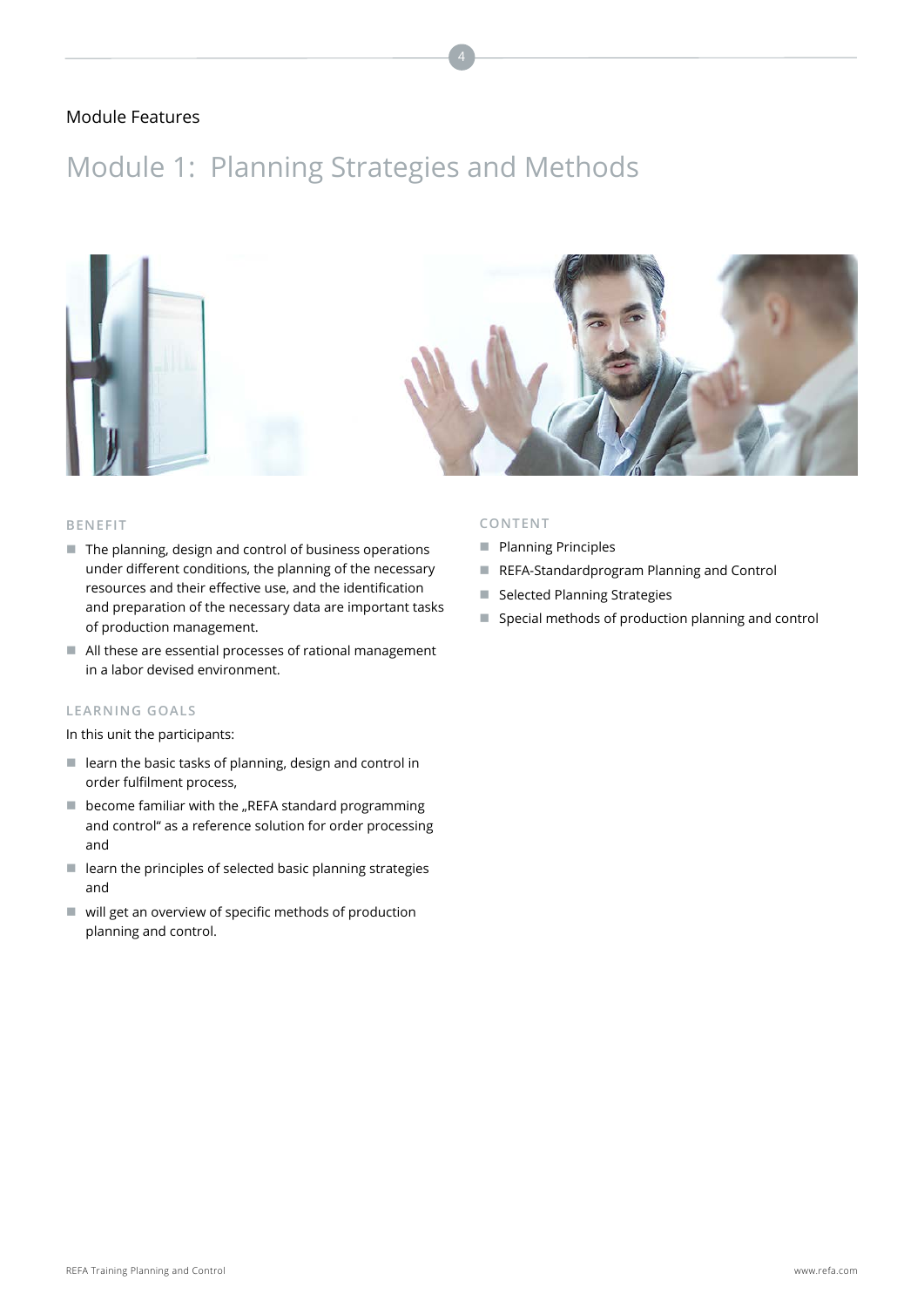# Module 2: Numbering – Coding



#### **BENEFIT**

- $\blacksquare$  The numbering system is a structure of identifying or classifying elements of numbers, letters and special characters. The goal of the numbering system is to create a unique way identifying any object or process with the smallest possible economic and organizational effort. The fundamentals of numbering are first discussed here and the methods for creation of numbering systems are illustrated here.
- $\blacksquare$  Besides the use of numbering systems can by using codes, such as color codes, bar codes and transponder systems for faster data transmission can be ensured and the error rate can be reduced by directly entering the data at source. A more accurate and easier controlling and thus faster response to changes in the sequence is possible.

# **LEARNING GOALS**

In this unit the participants:

- $\blacksquare$  will be familiarized with the basic classifications of the numbering of familiar products
- $\blacksquare$  earn the basic classifications possibilities of coding of products

- Numbering systems
- Coding systems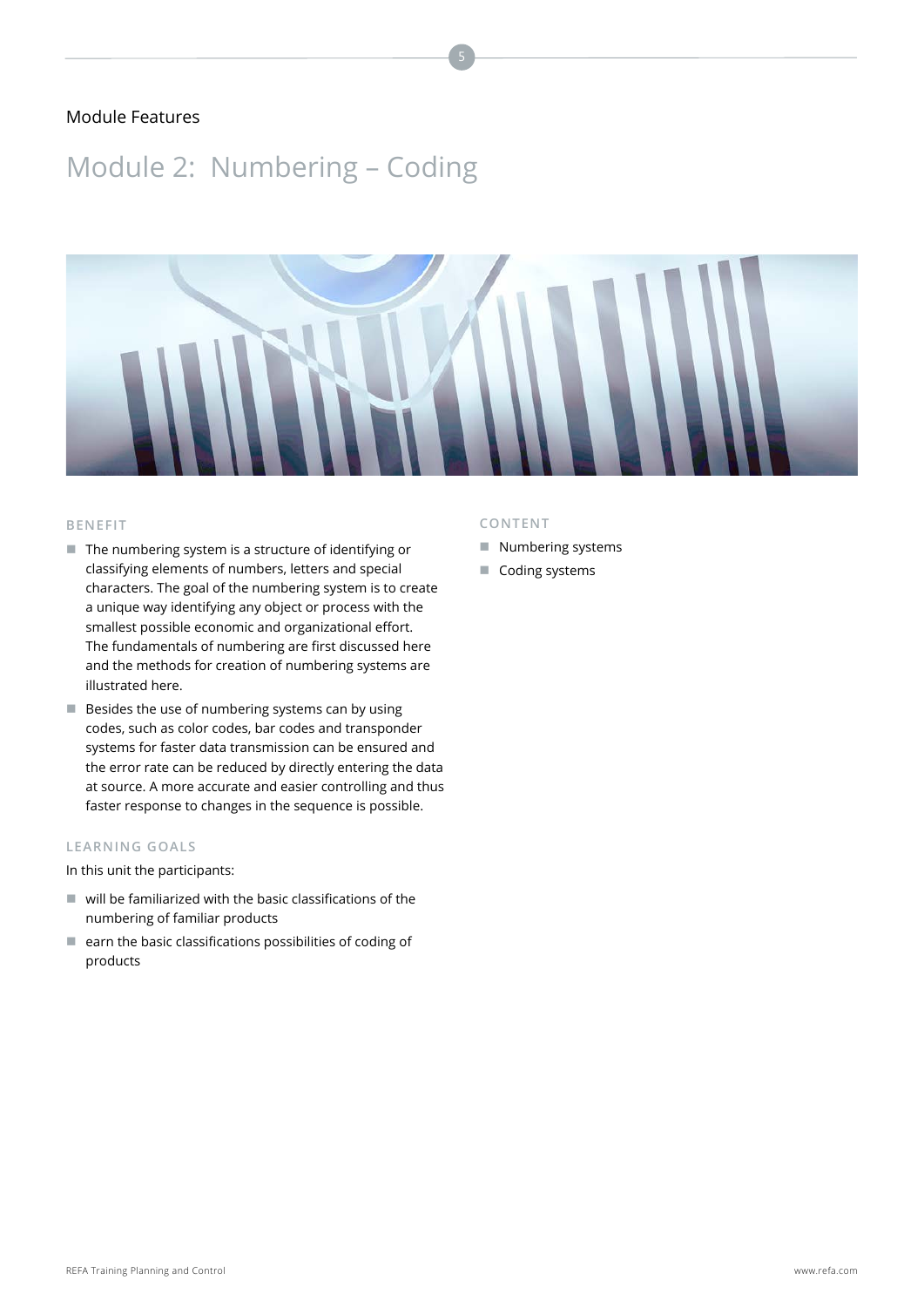Module 3: Planning Instruments – product structure, parts lists, usage references



#### **BENEFIT**

- $\blacksquare$  Products consist of raw materials, parts and component. They are ready-to-use sell-able items created by the manufacturing process. They can be structured according to their assembly or requirements assessment perspective.
- Put into a tabular form raw materials, parts and components become Bill of Materials in their various forms (analytical approach). The synthesis leads to the Usage List. Bill of Materials can be used for various tasks such as engineering-design, manufacturing, assembly and material deployment.

### **LEARNING GOALS**

In this unit the participants:

- $\blacksquare$  learn how products are structured under different aspects,
- $\blacksquare$  learn about different bills of material and their design for product structuring,
- $\blacksquare$  will receive an overview of the use of bills of materials and
- will learn about the basic structure and different types of usage references.

- **Product Structure**
- **Bill of Materials**
- **Usage List**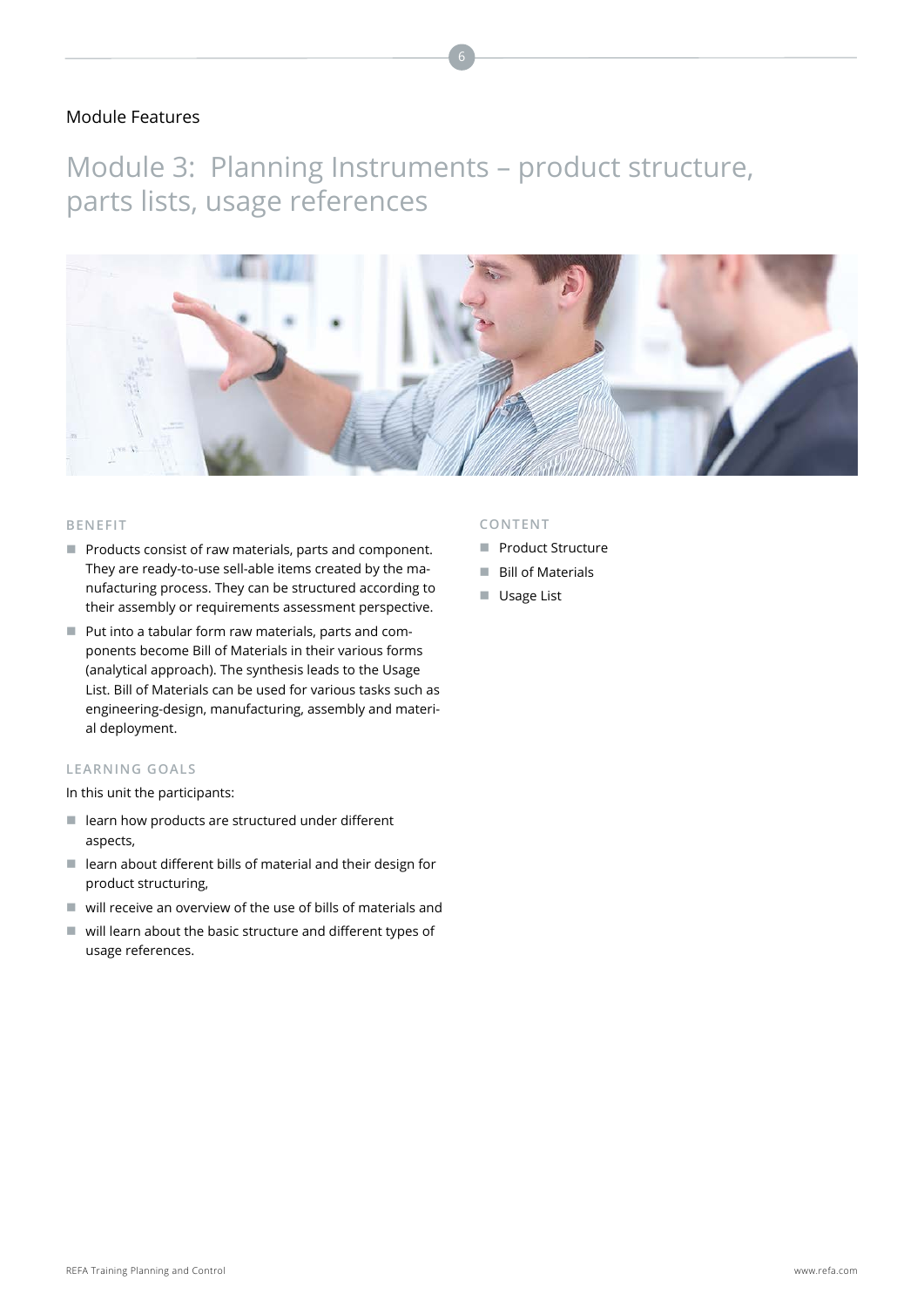# Module 4: Work Planning



# **BENEFIT**

- Work plans are important and vital documents for the planning and control of production processes. However, their use goes far beyond into e.g. material and capacity management, quality management or controlling.
- Derivate documents based on work plan are used for job control and support the implementation of the work plan in various forms.

### **LEARNING GOALS**

In this unit the participants:

- $\blacksquare$  learn about the deployment and use of work plans,
- will receive an overview of the structure, forms and design of work plans,
- $\blacksquare$  will learn about the standard REFA work plan,
- $\blacksquare$  will use the REFA standard program "work plan preparation" to develop and maintain a work plan and
- will receive an overview on follow-up and linked additional documents.

- Deployment and use of work plans
- $\blacksquare$  Structure, types of work plans
- Content and design of work plans
- REFA Standard Work Plan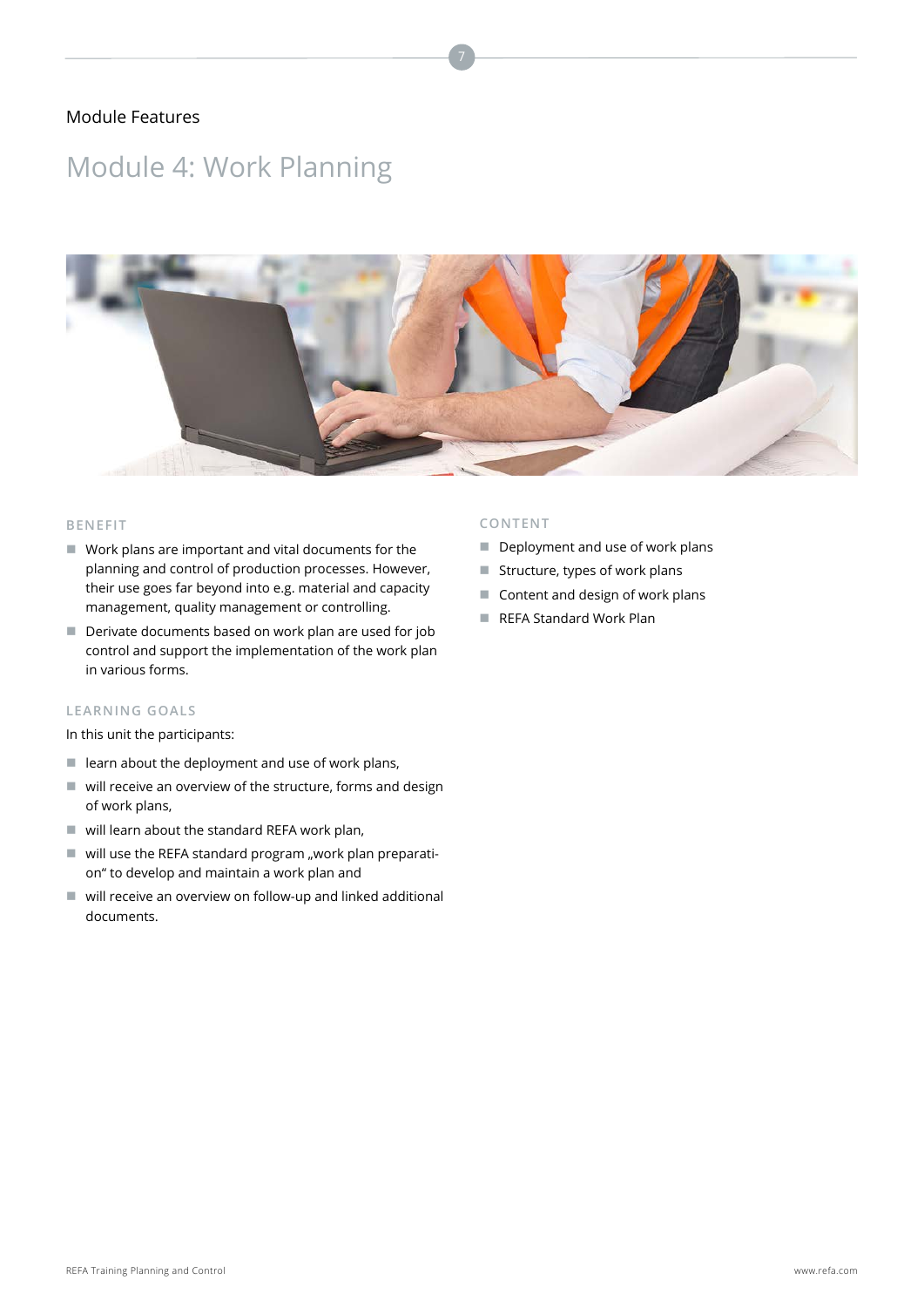Module 5: Processes – Planning, Throughput Time, Scheduling



#### **BENEFIT**

- Time schedules and scheduling serve to establish the instants and terms of partial tasks and the chronological sequence of tasks to execute the work task.
- Similarly to the work plan, the time schedule belongs to the order independent work papers, which arise in the course of planning. The scheduling is one of the controlling tasks. It is performed, as a rule, for orders or for term related offers.
- Methods, which are applied to the scheduling and time scheduling, make a common basis for the determination of the throughput times.
- $\blacksquare$  With the time data of the throughput time and in consideration of calendar and other dates, the times and terms can be determined.

### **LEARNING GOALS**

In this unit we will presented the various types of lead-time and how process-throughput-times is calculated. The participants:

- $\blacksquare$  will learn the definitions of terms,
- $\blacksquare$  learn how to characterize processes using typical indicators and elements,
- $\blacksquare$  learn the different types and methods of order scheduling and
- will learn about a systematic approach the REFA standard program Process Design.

- **Process Indicators and Elements**
- Throughput Time
- Scheduling
- Process Design Approach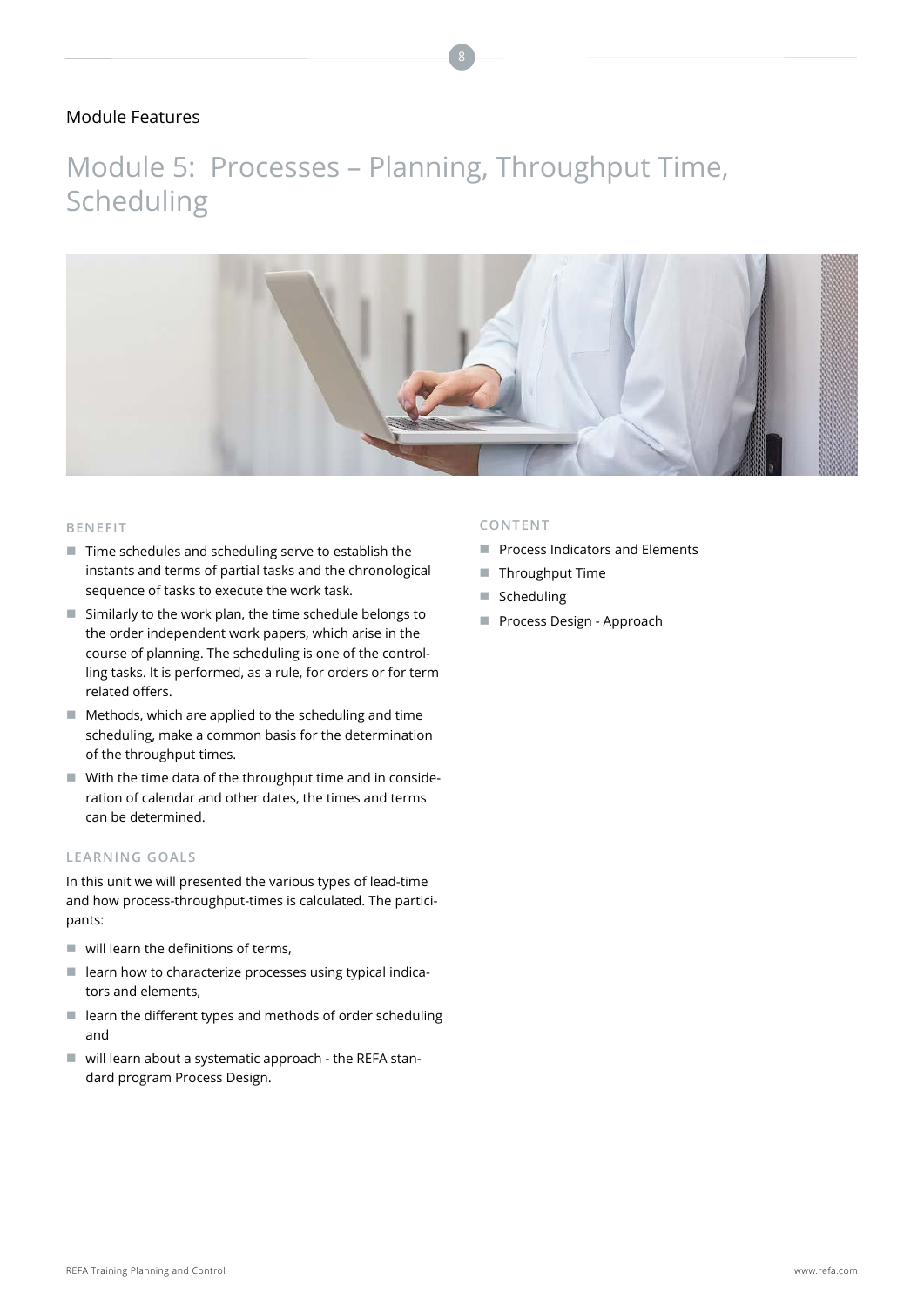# Module 6: Capacity Management



#### **BENEFIT**

- Company assets provide for the generation of products and services are grouped under the term resources. The optimal use of resources within the value-adding process determines the company's competitiveness on the market.
- For companies with emphasis on the technical processes the capacity management (facilities, equipment and staff) is primarily relevant for the planning and control of production or service processes.

### **LEARNING GOALS**

In this unit the importance of capacity determination for order processing is presented and the participants will learn:

- $\blacksquare$  about the importance of capacity inventory and requirement as a planning factor for order processing,
- $\blacksquare$  the basics of staff level and requirements determination and
- $\blacksquare$  the basics of equipment inventory and requirements determination.

- From Sales Plan to Production Order
- **Work System Capacity**
- Workforce Planning and Control
- **E** Equipment Planning and Control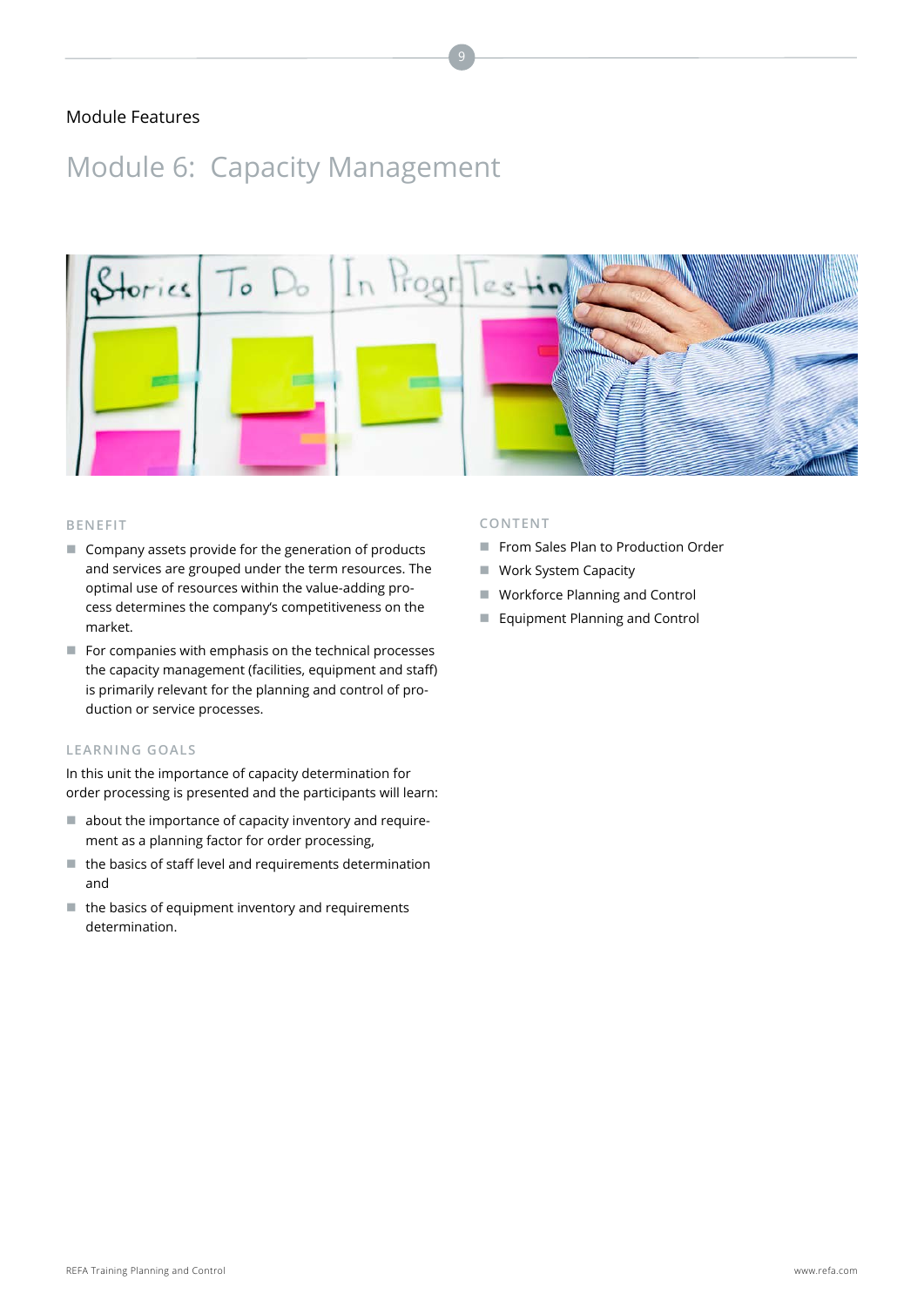# Module 7: Material Management



10

#### **BENEFIT**

- **Planning and control the resource material or materials** management is a vital part of company resource planning. Today reliable on-time and on-quantity supply of customers and sales markets with products and spare-parts in the right quantity and quality is a top priority. In this context materials are the biggest cost block in the manufacturing industry.
- $\blacksquare$  This results in one of the most important task of materials management – to ensure the most efficient execution of materials planning and control effectively utilizing the interrelation of company, customers and suppliers.

# **LEARNING GOALS**

In this unit the participants will learn about:

- targets and tasks of Material Management within Resource Planning,
- different Methods of materials requirement planning and Control,
- different Methods of Material Inventory Planning and Control,
- different Methods of Material Procurement Planning and Control and
- different Methods of Material Disposition.

- **Materials Management and Resource Planning,**
- **Materials Requirement Planning and Control,**
- **Materials Inventory Planning and Control,**
- **Materials Procurement Planning and Control**
- **Material Distribution**